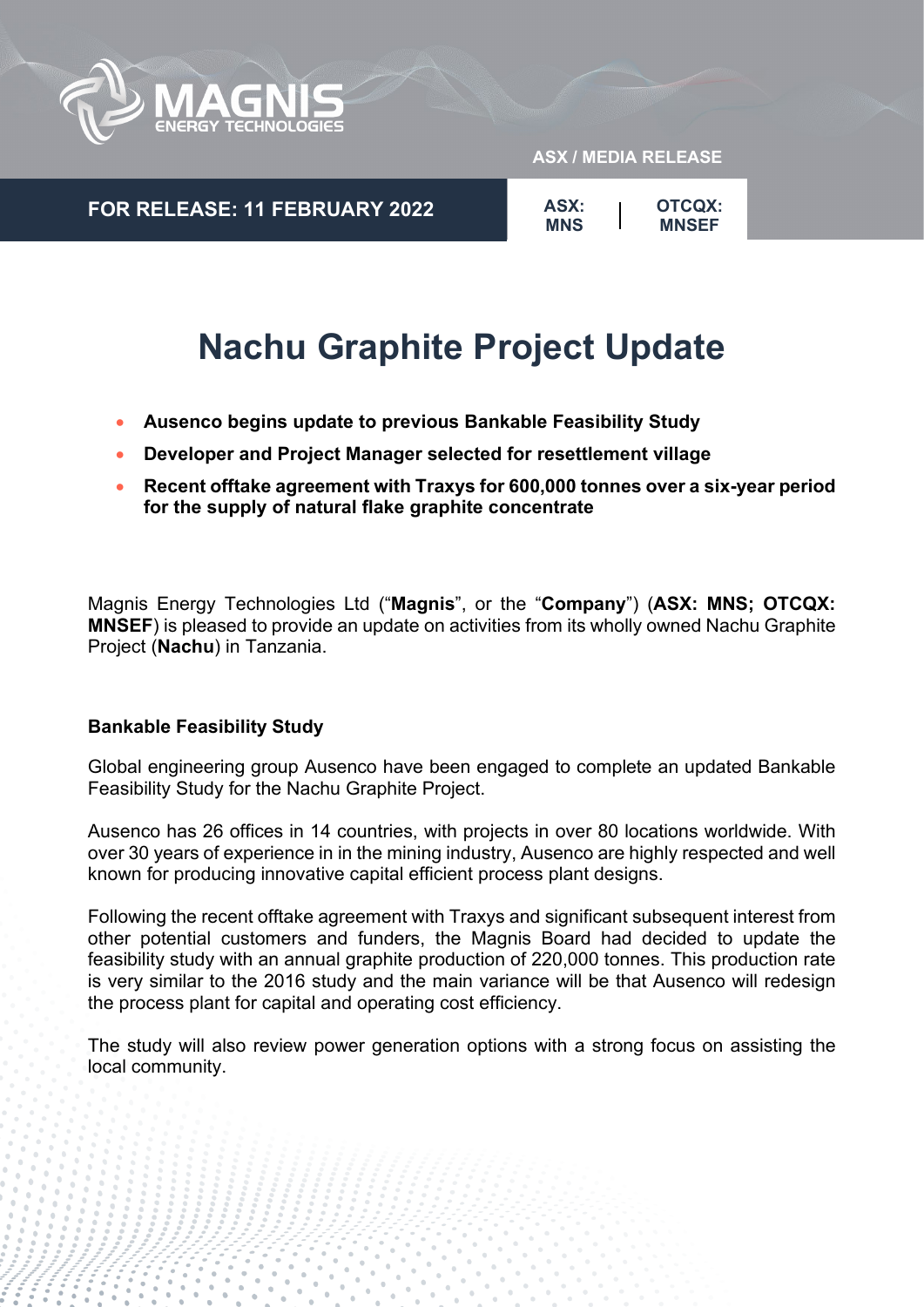



The Nachu high grade graphite production profile will include

- 1. 20,000 tpa of +500 micron (+35 mesh Super Jumbo) at 98.5% TGC
- 2. 70,000 tpa of +300 micron (+50 mesh, Jumbo) at 98.5% TGC
- 3. 130,000 tpa of -300 micron (- 50 mesh) at +99% TGC

The ability to produce both the large size fractions and the high purity of the Nachu products is a combination of the quality of the flake that naturally occurs in the mineralisation as well as developing a process to take advantage of these natural attributes.

## **Resettlement Village**

Basic infrastructure works have recently been completed including the boundary road. The contractor and Project Manager for the project have been appointed for the development and construction of the resettlement village. All groups will work to create a higher standard of living and fully equipped home once the relocation process is completed.



 **Figure 1: Computer generated diagram of resettlement village**